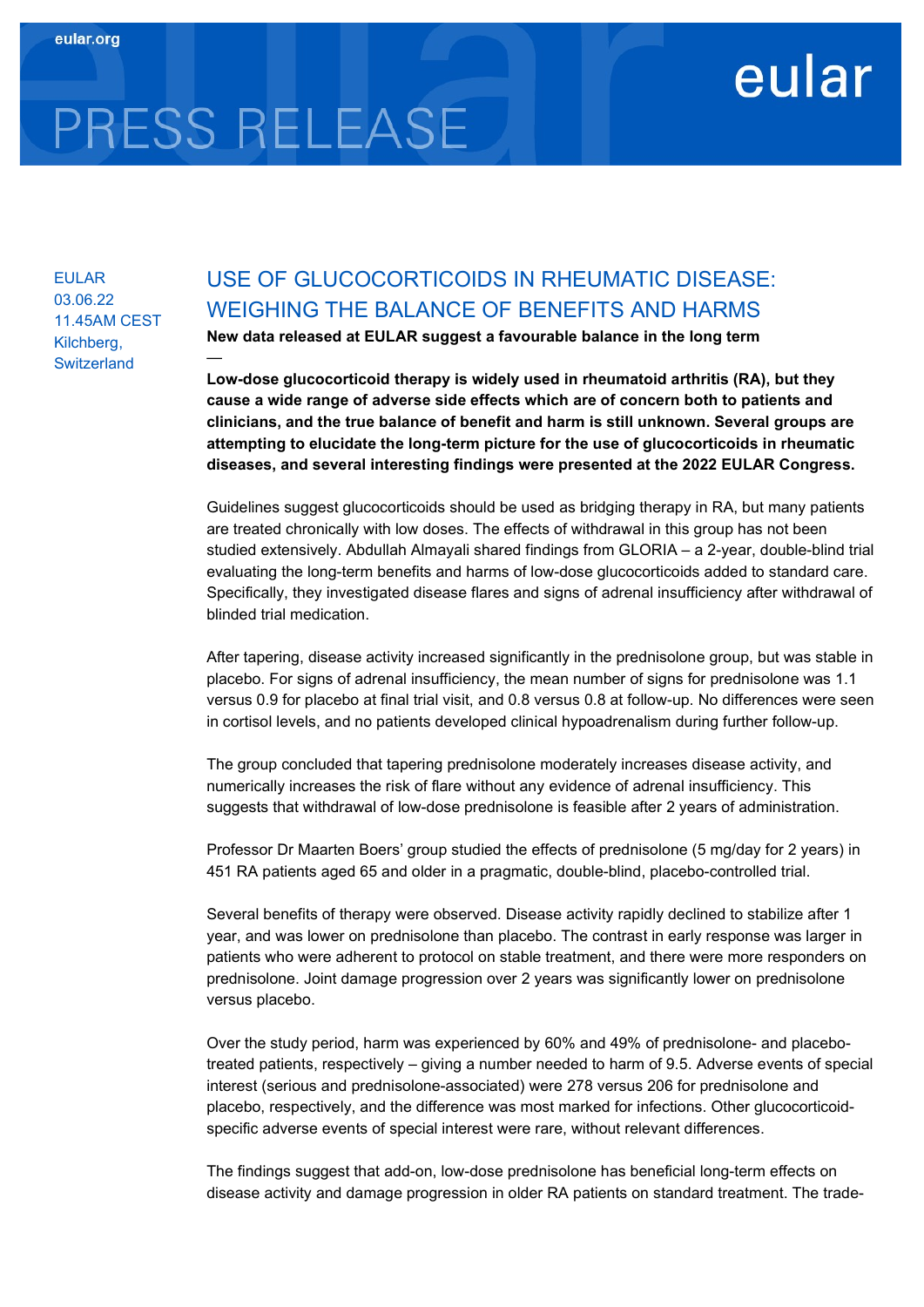off is a 24% increase in adverse events, but these are mostly mild to moderate – suggesting a favourable balance of benefit and harm in the long term.

Further research presented by Dr Joanna Robson explored the impact of glucocorticoids on health-related quality of life (HRQoL). The study was intended as the basis for development of a Patient-Reported Outcome Measure (PROM) to be used both in trials and in clinical practice. Patients from the UK, US, and Australia who were treated with glucocorticoids in the last 2 years for a rheumatic condition were invited to take part in semi-structured qualitative interviews.

A list of 134 candidate items was developed from six initial themes. After removal of duplications and ambiguity, the remaining 62 items were tested and refined by piloting with patient research partners, iterative rounds of cognitive interviews, and a linguistic translatability assessment. The result is a draft questionnaire of 40 items, which is currently being tested in an online large-scale survey to determine the final scale structure and measurement properties.

#### Source

Boers M, et al. Favorable balance of benefit and harm of long-term, low dose prednisolone added to standard treatment in rheumatoid arthritis patients aged 65+: The pragmatic, multicenter, placebo- controlled GLORIA trial. Presented at EULAR 2022; abstract OP0263.

Bridgewater S, et al. Patient perceptions of impact of glucocorticoid therapy in the rheumatic diseases: international development of a treatment-specific Patient Reported Outcome Measure. Presented at EULAR 2022; POS0040-HPR.

Almayali A, et al. Tapering of long-term, low dose glucocorticoids in senior rheumatoid arthritis patients: follow up of the pragmatic, multicentre, placebo-controlled GLORIA trial. Presented at EULAR 2022; abstract OP0270.

#### About EULAR

EULAR – the European Alliance of Associations for Rheumatology – is the European umbrella organisation representing scientific societies, health professional associations and organisations for people with rheumatic and musculoskeletal diseases (RMDs). EULAR aims to reduce the burden of RMDs on individuals and society and to improve the treatment, prevention and rehabilitation of RMDs. To this end, EULAR fosters excellence in education and research in the field of rheumatology. It promotes the translation of research advances into daily care and fights for the recognition of the needs of people with RMDs by the EU institutions through advocacy action.

#### About the EULAR European Congress of Rheumatology

Since its introduction in 2000, the annual EULAR European Congress of Rheumatology has become the primary platform for exchange of scientific and clinical information in Europe. It is also a renowned forum for interaction between medical doctors, scientists, people with arthritis/rheumatism, health professionals and representatives of the pharmaceutical industry worldwide. The EULAR congress is usually held in June in one of the major cities in Europe.

The scientific programme covers a wide range of topics on clinical innovations, clinical, translational and basic science. Meetings set up by associations of people with arthritis/rheumatism, health professionals and the health care industry complement the